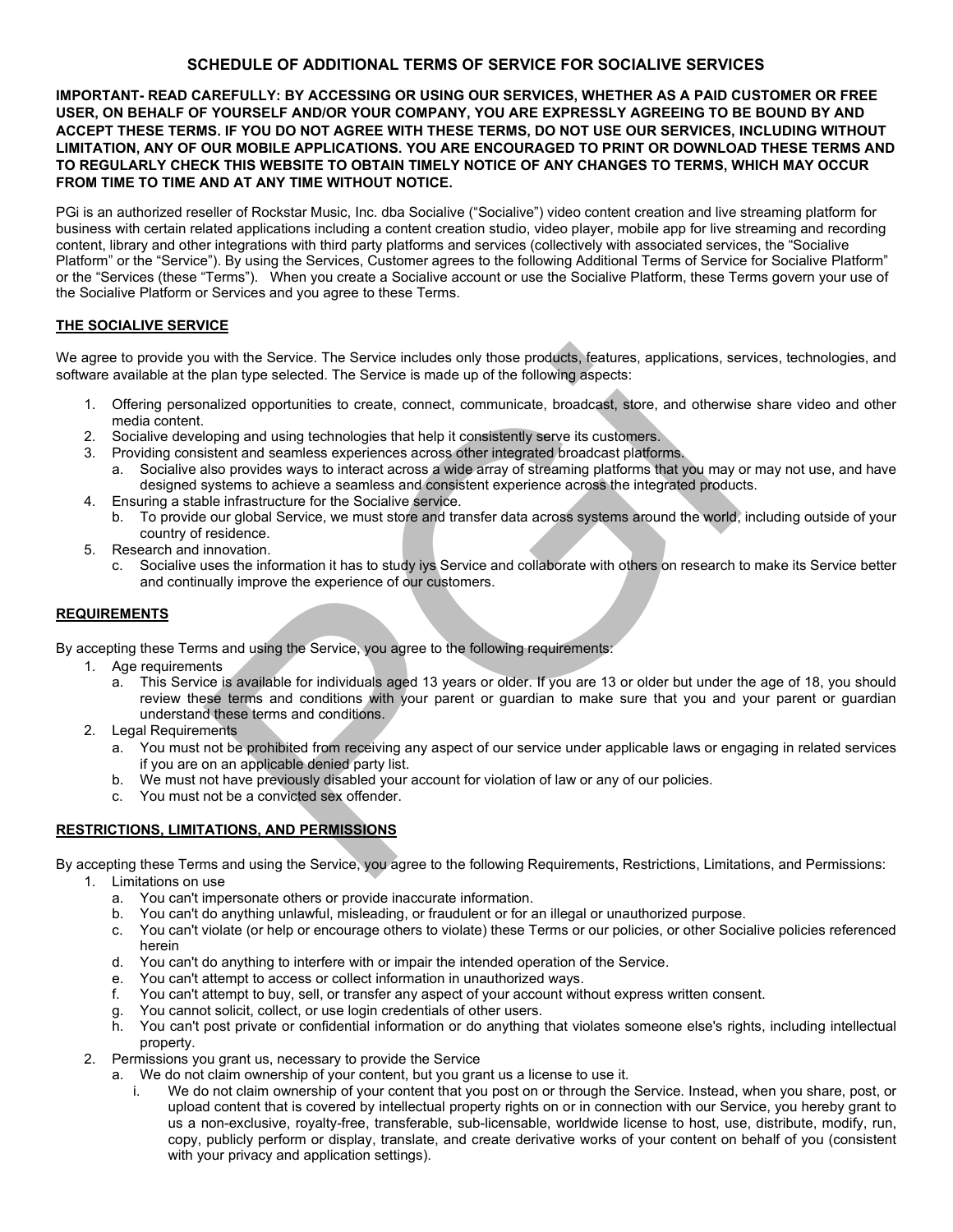- ii. You can end this license anytime by deleting your content or account. However, content may continue to appear if you shared it with others through our 3rd party integrations.
- b. You agree that we can download and install updates to the Service on your device.
- 3. Account Information
	- a. You agree to provide accurate, current, and complete information required to register with the Service and at other points as may be required in the course of using the Service ("Registration Data"). You further agree to maintain and update your Registration Data as required to keep it accurate, current, and complete.
	- b. You agree that Socialive may store and use the Registration Data you provide for use in maintaining your accounts.
- 4. Content Monitoring
	- a. Socialive has the right, but not the obligation, to monitor any information and materials submitted or posted by you or otherwise available on the Service, to investigate any reported or apparent violation of this Agreement, and to take any action that Socialive in its sole discretion deems appropriate.

### **CONTENT REMOVAL & ACCOUNT TERMINATION**

By agreeing to these Terms you agree that Socialive may (upon reasonable written notice), at its sole discretion, remove content and/or terminate customer accounts to the extent legally allowed, reasons for content removal and account termination include but are not limited to:

- 1. Content Removal
	- a. We can remove any content or information you share on the Service if we believe that it violates these Terms of Service, our policies, or we are required by law.
	- b. Content you delete may persist for a limited period of time in backup copies and will still be visible where others have shared it.
	- c. We may, at our discretion, remove content from the service if deemed offensive, indecent, objectionable, or are required to do so by law.

#### **USER ACCOUNT, SECURITY, AND SYSTEM REQUIREMENTS**

- 1. Account and Password
	- a. As a registered user of the Service, you may receive or establish an account ("Account"). You are solely responsible for maintaining the confidentiality and security of your Account. You are entirely responsible for all activities that occur on or through your Account, and you agree to immediately notify Socialive of any unauthorized use of your Account or any other breach of security. Socialive shall not be responsible for any losses arising out of the unauthorized use of your Account.
- 2. Security
	- a. You agree not to attempt to, or assist another person to, circumvent, reverse-engineer, decompile, disassemble, or otherwise tamper with any of the security components related to Socialive for any reason whatsoever.
	- b. You will not access the Service by any means other than through software that is provided by Socialive for accessing the Service. You shall not access or attempt to access an Account that you are not authorized to access. You agree not to modify the software in any manner or form, or to use modified versions of the software, for any purposes including obtaining unauthorized access to the Service.
- 3. System Requirements
- a. Use of the Service requires Internet access (fees may apply), and may require obtaining updates or upgrades from time to time. Because use of the Service involves hardware, software, and Internet access, your ability to use the Service may be affected by the performance of these factors. High speed Internet access is strongly recommended. You acknowledge and agree that such system requirements, which may be changed from time to time, are your responsibility. The Service is not part of any other product or offering, and no purchase or rental (as applicable) or obtaining of any other product shall be construed to represent or guarantee you access to the Service. val<br>
move any content or information you share on the Service if we believe that it violates<br>
s, or we are required by law.<br>
su delete may persist for a limited period of time in backup copies and will still be visible w<br>

## **INTELLECTUAL PROPERTY**

- 1. Acknowledgement of Ownership
	- a. You agree that the Service, including but not limited to Products, graphics, user interface, and the scripts and software used to implement the Service, contains proprietary information and material that is owned by Socialive and/or its licensors, and is protected by applicable intellectual property and other laws, including but not limited to copyright, and that you will not use such proprietary information or materials in any way whatsoever except for use of the Service in compliance with the terms of these Terms of Service.
	- b. No portion of the Service may be reproduced in any form or by any means, except as expressly permitted hereunder. You agree not to modify, rent, lease, loan, sell, distribute, or create derivative works based on the Service, in any manner, and you shall not exploit the Service in any unauthorized way whatsoever, including but not limited to, by trespass or burdening network capacity.
- 2. Removal and/or loss of Socialive Content or Other Materials
	- a. Notwithstanding any other provision of this Agreement, Socialive and its licensors reserve the right to change, suspend, remove, or disable access to any Products, content, or other materials comprising a part of the Service at any time upon prior written notice of same.
	- b. In no event will Socialive be liable for the removal of, loss of, or disabling of access to any such Products, content or materials under this Agreement. Upon prior written notice, Socialive may also impose limits on the use of or access to certain features or portions of the Service.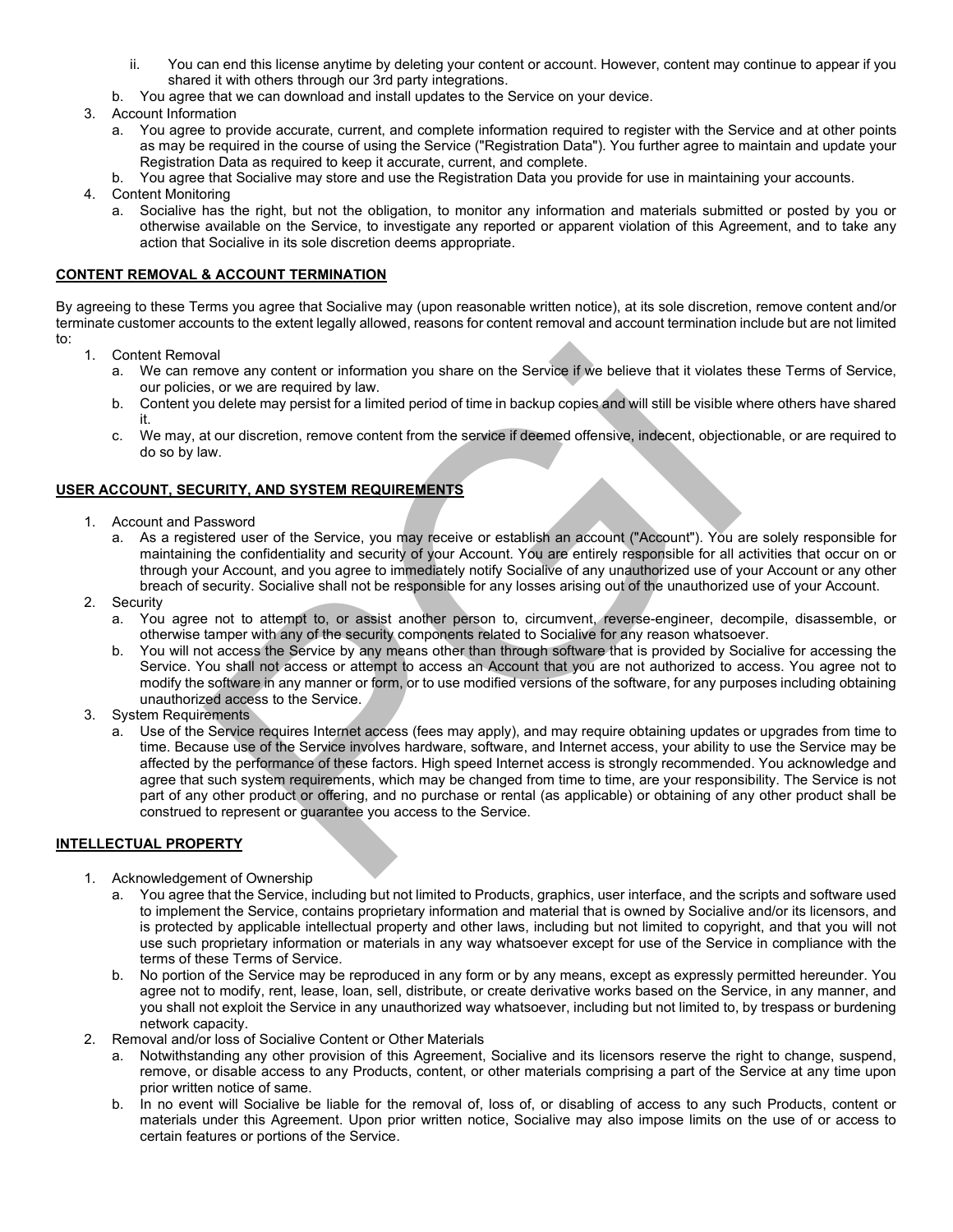- 3. Copyrights
	- a. All copyrights in and to the Service, including but not limited to, the Socialive (including the compilation of content, postings, links to other Internet resources, and descriptions of those resources), and software, are owned by Socialive and/or its licensors or partners, who reserve all their rights in law and equity. The use of the software or any part of the service, except as permitted in these Terms of Service, is strictly prohibited and may be subject to Civil and Criminal penalties, including potential monetary damages.
- 4. Trademarks
	- a. Socialive, the Socialive logo, and other Socialive trademarks, service marks, graphics, and logos used in connection with the Service are trademarks or registered trademarks of Socialive Inc. in the U.S. and/or other countries. Other trademarks, service marks, graphics, and logos used in connection with the Service may be the trademarks of their respective owners. You are granted no right or license with respect to any of the aforesaid trademarks and any use of such trademarks.

## **LIMITATION OF LIABILITY AND DISCLAIMERS**

Our responsibility for anything that happens on the Service (also called "liability") is limited as set forth herein. You agree to the following limitations of liability:

- 1. "As-is" Service Provision
	- a. Except for any SLA provided hereunder or as otherwise expressly included herein, the Socialive Platform and Service is provided "as is," To the extent permitted by law and except as otherwise expressly included herein, we disclaim all warranties, whether express or implied, including but not limited to the implied warranty of merchantability, fitness for a particular purpose, title, and non-infringement.
	- b. You expressly agree that your use of, or inability to use, the Service is at your sole risk. Except as otherwise expressly included herein, the Service, the Socialive Platform and all appurtenant products and services are provided for your use without warranties of any kind.
- 2. Conduct Provision
	- a. We don't control what people and others do or say, and we aren't liable for their (or your) actions or conduct (whether online or offline) or content (including unlawful or objectionable content).
- 3. 3rd Party Conduct
	- a. We aren't liable for services and features offered by other people or companies, even if you access them through our Service or otherwise utilize them in conjunction with Socialive.
- 4. Aggregate Liability Limitation
	- a. If there is an issue with our Service, we can't know what all the possible impacts might be. You agree that we won't be responsible ("liable") for any lost profits, revenues, information, or data, or consequential, special, indirect, exemplary, punitive, or incidental damages arising out of or related to these Terms, even if we know they are possible. This includes when we delete your content, information, or account. PGi's aggregate liability arising out of or relating to these Terms will not exceed the amount you have paid us in the month prior to the date of liability.
- 5. Objectionable Material
- a. You understand that by using the Service, you may encounter content that may be deemed offensive, indecent, or objectionable, which content may or may not be identified as having explicit language. You may also experience comments, reviews or other communication from other users which may be indecent, objectionable or aggressive. Nevertheless, you agree to use the Service at your sole risk and that Socialive shall have no liability to you for content that may be found to be offensive, indecent, or objectionable. The three presens or implied, including but not explored to the service of the service with service is at the service service is at your sole risk. Exceptions or the service is at your sole risk. Exceptions or the service
- 6. Continuation of Service
	- a. Socialive does not guarantee, represent, or warrant that your use of the service will be uninterrupted, continuous, or error free.
- 7. Ongoing Usage & Feature Availability
	- a. You acknowledge that some aspects of the Service entails the ongoing involvement of Socialive. Accordingly, in the event that Socialive changes any part of the Service, which Socialive may do at its election on at least ninety (90) days prior written notice, you acknowledge that you may no longer be able to use Products to the same extent as prior to such change, and that Socialive shall have no liability to you in such case.

## **GENERAL LEGAL PROVISIONS**

- 1. Arbitration Notice
	- a. You Agree that Disputes between you and Rockstar Music, Inc. DBA Socialive will be resolved by binding, individual arbitration. As much as is legally permitted, you waive your right to participate in a class action lawsuit or class-wide arbitration.
- 2. Choice of Law
	- a. The laws of the State of Georgia, excluding its conflicts of law rules, govern these Terms of Service and your use of the Service. Your use of the Service may also be subject to other local, state, national, or international laws.
- 3. Compliance with Laws
	- a. The Service is controlled and operated by Socialive from its offices in the United States. You agree to comply with all local, state, federal, and national laws, statutes, ordinances, and regulations that apply to your use of the Service.
- 4. Enforcement of These Terms
	- a. Socialive reserves the right to enforce and/or verify compliance with any part of this Agreement. You agree that Socialive has the right, without liability to you, to disclose any Registration Data and/or Account information to law enforcement authorities, government officials, and/or a third party, as Socialive believes is reasonably necessary or appropriate to enforce and/or verify compliance with any part of this Agreement